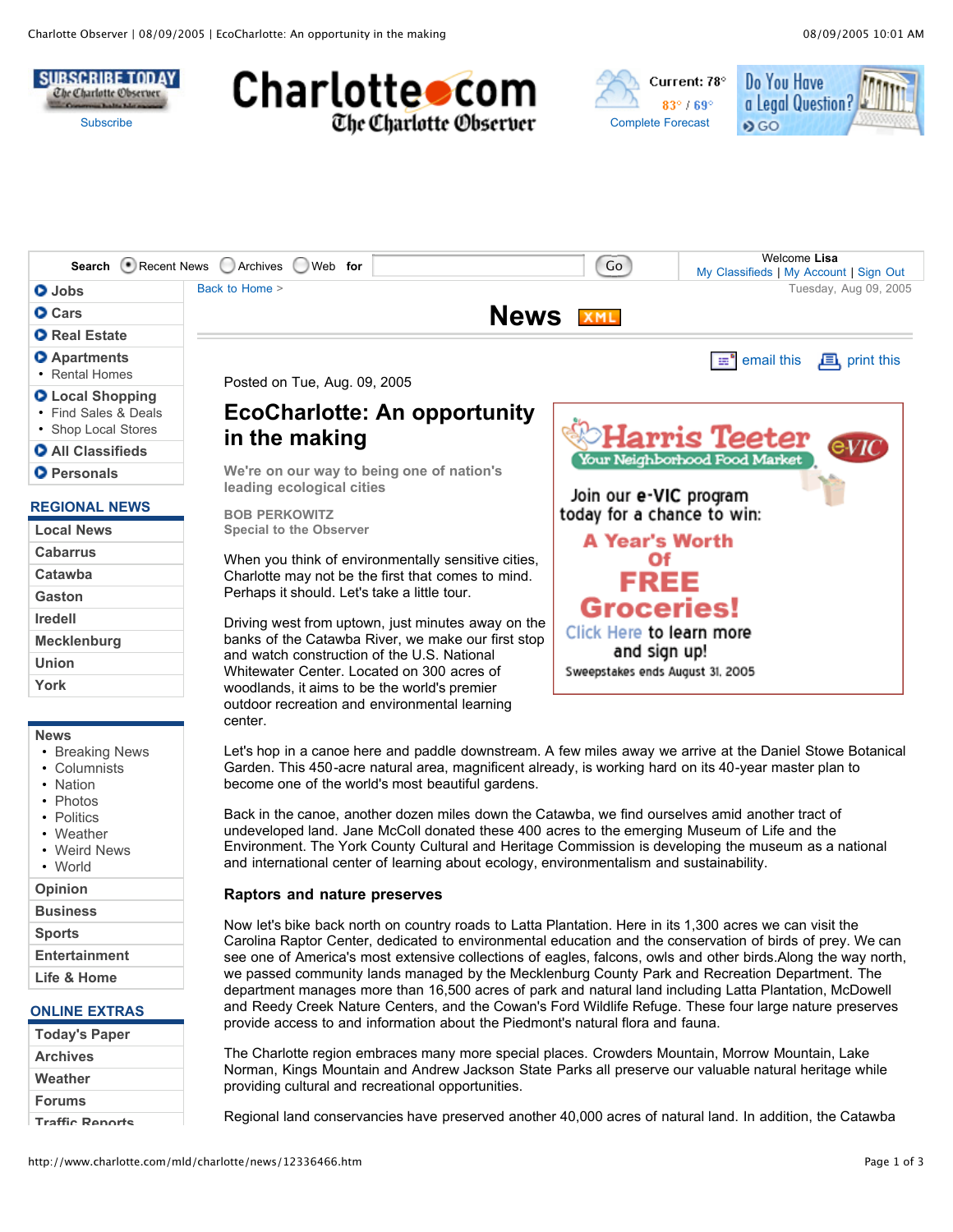| <b>HAIR ROAD AIR</b>         |
|------------------------------|
| <b>Ads From Observer</b>     |
| <b>Local Coupons</b>         |
| <b>Celebrations</b>          |
| <b>Yellow Pages</b>          |
| <b>Maps &amp; Directions</b> |

## **SITE SERVICES**

| <b>RSS</b>              |
|-------------------------|
| Place an Ad             |
| <b>Contact Us</b>       |
| <b>Contact Observer</b> |
| Feedback                |
| <b>E-Edition</b>        |
| <b>Staff Listing</b>    |

#### **THE DAY IN PHOTOS**



**» Today's photos**

**» Photo Gallery**

Lands Conservancy and the Trust for the Public Land are developing an ambitious regional trail plan to link the 14-county metro area together with green spaces. This effort, likely to be sponsored by the Foundation for the Carolinas and the Knight Foundation, will bring us closer together with nature and with each other.

All these nature-based assets enhance the Charlotte region's economy and quality of life. Urban development, though, is equally important to our community's environment. The Charlotte metropolitan area ranks among the fastest growing regions in America, which presents significant challenges.

Mecklenburg County has a comprehensive network of public bus transportation. Let's take one back uptown and see how well Charlotte's doing in urban development.

We disembark at the Transportation Center, the hub of Charlotte's bus network. We are now just a couple of blocks from the city center, the new Bobcats arena, the Convention Center, the Historic Trolley and the forthcoming South Corridor Light Rail System. We can get around anywhere in minutes.

### **Walk through neighborhoods**

We could continue our tour on bicycles, using Charlotte's nascent but growing network of bike lanes, but it's just as easy to just walk though First and Fourth Wards. Here we find well-designed urban neighborhoods that provide walking access to work, restaurants, entertainment and other amenities. We can also walk through the Elizabeth and Myers Park neighborhoods and see how Charlotte has preserved its historic residential areas.

Have you noticed the trees yet? Mayor Pat McCrory calls them Charlotte's signature, and often uses the word "beautiful" to describe our city. With his support, Charlotte enacted ordinances to protect the trees. The city also offers our comprehensive recycling and composting programs, and just started replacing its fleet with hybrid cars. What else would you expect from the guy who is chair of the U.S. Conference of Mayors Environment Committee?

What you can take away from this grand tour is that Charlotte could become one of the leading ecological cities in America. Our strong natural values and community pride are coalescing around the protection of our valuable environmental assets and wise development of our urban spaces.

This ecoCharlotte can happen. We can build on our environmental base and improve our quality of life year by year. Each of us can make a difference. Support the politicians who support our natural assets and wise development. Encourage our business leaders to incorporate Charlotte's environment into their vision and plans. Support the Catawba Riverkeeper, the Sierra Club, Carolinas Clean Air Coalition, Foundation for the Carolinas and other organizations that work selflessly for your best interests.

And of course, if you haven't visited the many places covered on this narrative tour, grab the family and get out there. The natural beauty of the central Piedmont will enrich you.

Bob

**Perkowitz** 

*Observer community columnist Bob Perkowitz of Charlotte is a businessman and environmentalist. Write him c/o The Observer, P.O. Box 30308, Charlotte, NC 28230-0308, or at rperks282@aol.com.*

| <b>SUBSCRIBE NOW</b>   |                       |
|------------------------|-----------------------|
| The Charlotte Observer | The News.<br>The Ads. |
|                        | <b>One Place</b>      |